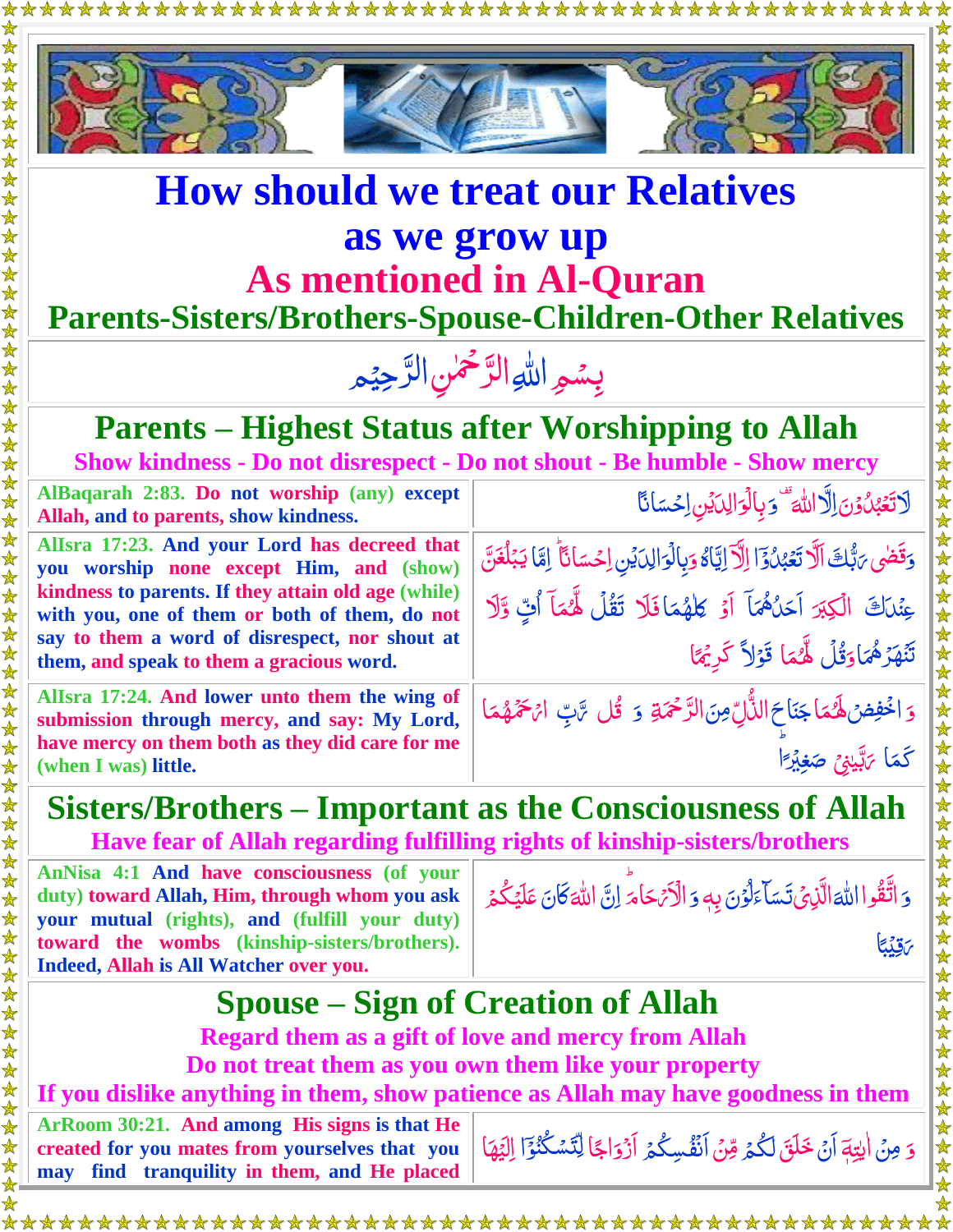| between you love and mercy. Indeed, in that are<br>signs for a people who reflect.                                                         | وَجَعَلَ بَيۡنَكُمۡ مَّوَدَّةً وَّىَحْمَةً إِنَّ فِيۡذٰلِكَ لَأَيۡتٍ لِّقَوۡمِ يَّتَفَكَّرُوۡنَ                                                      |  |
|--------------------------------------------------------------------------------------------------------------------------------------------|------------------------------------------------------------------------------------------------------------------------------------------------------|--|
| AnNisa 4:19. O those who believe, it is not<br>lawful for you to inherit women by compulsion                                               | يَآَيُّهَا الَّذِيْنَ اٰمَنُوۡا لَا يَجِلُّ لَكُمۡ أَنۡ تَدِثُوااالنِّسَآءَ كَرُهَآوَلَا                                                             |  |
| (against their will). And do not put constraint<br>upon them that you may take away a part of                                              | تَعۡضُلۡوَٰهُنَّ لِتَذۡهَبُوۡۤا بِبَعۡضِ مَآ اٰتَيۡتُمُوۡهُنَّ اِلۡآٓ اَنۡ یَّاۡتِیۡنَ بِفَاحِشَةٍ                                                   |  |
| that which you have given them, unless they<br>commit open lewdness. And live with them in<br>kindness. For if you dislike them, it may be | مّْبَيِّنَةٍ وَعَاشِرُوۡهُنَّ بِالۡمَعۡرُوۡفِۚ فَإِنۡ كَرِهۡتُمُوۡهُنَّ فَعَسۡىَ اَنۡ                                                                |  |
| that you dislike a thing and Allah has placed<br>therein much good.                                                                        | تَكْرَهُوُا شَيْئًا وَيَجْعَلَ اللَّهُ فِيْهِ خَيْرًا كَثِيْرًا                                                                                      |  |
| Children – Your responsibility to raise your offspring                                                                                     |                                                                                                                                                      |  |
| as obedient to Allah and kind to people – Teach them                                                                                       |                                                                                                                                                      |  |
| Do not associate anything with Allah                                                                                                       |                                                                                                                                                      |  |
| <b>Be thankful to Allah and your Parents</b>                                                                                               |                                                                                                                                                      |  |
| <b>Establish Prayers – Enjoin Good – Forbid Wrong</b>                                                                                      |                                                                                                                                                      |  |
| <b>Be Patient and kind toward People – Do not be Arrogant</b>                                                                              |                                                                                                                                                      |  |
| Be Humble in your walk and polite in your talk                                                                                             |                                                                                                                                                      |  |
| Luqman 31:13. O my son, do not associate with<br>Allah. Indeed, association (with Him) is<br>tremendous wrong.                             | يِّدَىَّ لَاتُشُرِكَ بِاللَّهِ إِنَّ الشَّرْكَ لَظُلُمْ عَظِيَمْ                                                                                     |  |
| Luqman 31:14. And We have enjoined upon<br>man about his parents. His mother carried him                                                   | وَ وَصَّيْنَا الْإِنْسٰنَ بِوالِدَيْهِ حَمَلَتَهُ أُمُّهُ وَهُنَّا عَلَى وَهُنٍ وَّ فِصْلُهُ                                                         |  |
| in weakness upon weakness, and his weaning is<br>in two years, so give thanks to Me and to your<br>parents. Unto Me is the journeying.     | فِيۡعَامَيۡنِ اَنِ اشۡكُرۡ لِيۡ وَ لِوَالِدَيۡكَ ۗاِلَىٰٓ الۡمَصِيۡدِ ۚ                                                                              |  |
| Luqman 31:17. O my son, establish the prayer<br>and enjoin kindness and forbid iniquity, and                                               | يبُّنَّ آقِمِ الصَّلٰوةَوَ أَمُّرُ بِالْمَعُرُوْثِ وَانَّهَ عَنِ الْمُنْكَرِ وَ اصْبِرُ عَلٰى<br>مَاۤاَصَابَكَۚ اِنَّ ذٰلِكَ مِنۡ عَزۡمِ الۡاُمُوۡسَ |  |
| bear with patience upon whatever may befall<br>you. Indeed, that is of firmness in (the conduct<br>of) affairs.                            |                                                                                                                                                      |  |
| Luqman 31:18. And do not turn your cheek in<br>scorn toward people, nor walk in the land                                                   | وَلَا تُصَعِّرُ خَلَّاكَ لِلنَّاسِ وَلَا تَمَمَّشِ فِى الْأَنْهَضِ مَرَحًا ۚ إِنَّ                                                                   |  |
| exultantly. Indeed, Allah does not love each self-<br>conceited boaster.                                                                   | اللَّهَ لَا يُحِبُّ كُلَّ مُخْتَالٍ فَخُوْلٍ                                                                                                         |  |
| <b>Luqman</b> 31:19.<br>And be moderate in your<br>walking, and lower your voice. Indeed, the                                              | وَاقُصِلُ فِي مَشْيِكَ وَاغْضُضِ مِنْ صَوْتِكَ ۚ إِنَّ أَنْكَرَ الْأَصْوَاتِ                                                                         |  |
| harshest of all sounds is the voice of the donkey.                                                                                         | لَّصَوْتُ الْحَمِيْرِ                                                                                                                                |  |
| <b>Relatives</b>                                                                                                                           |                                                                                                                                                      |  |

### **Grand Parents – Uncles/Aunts – In laws**

**After believing in Oneness and Worshipping Allah Kindness to near Relatives is as important as Kindness to Parents Fulfill your duties to relatives and give them their rights**